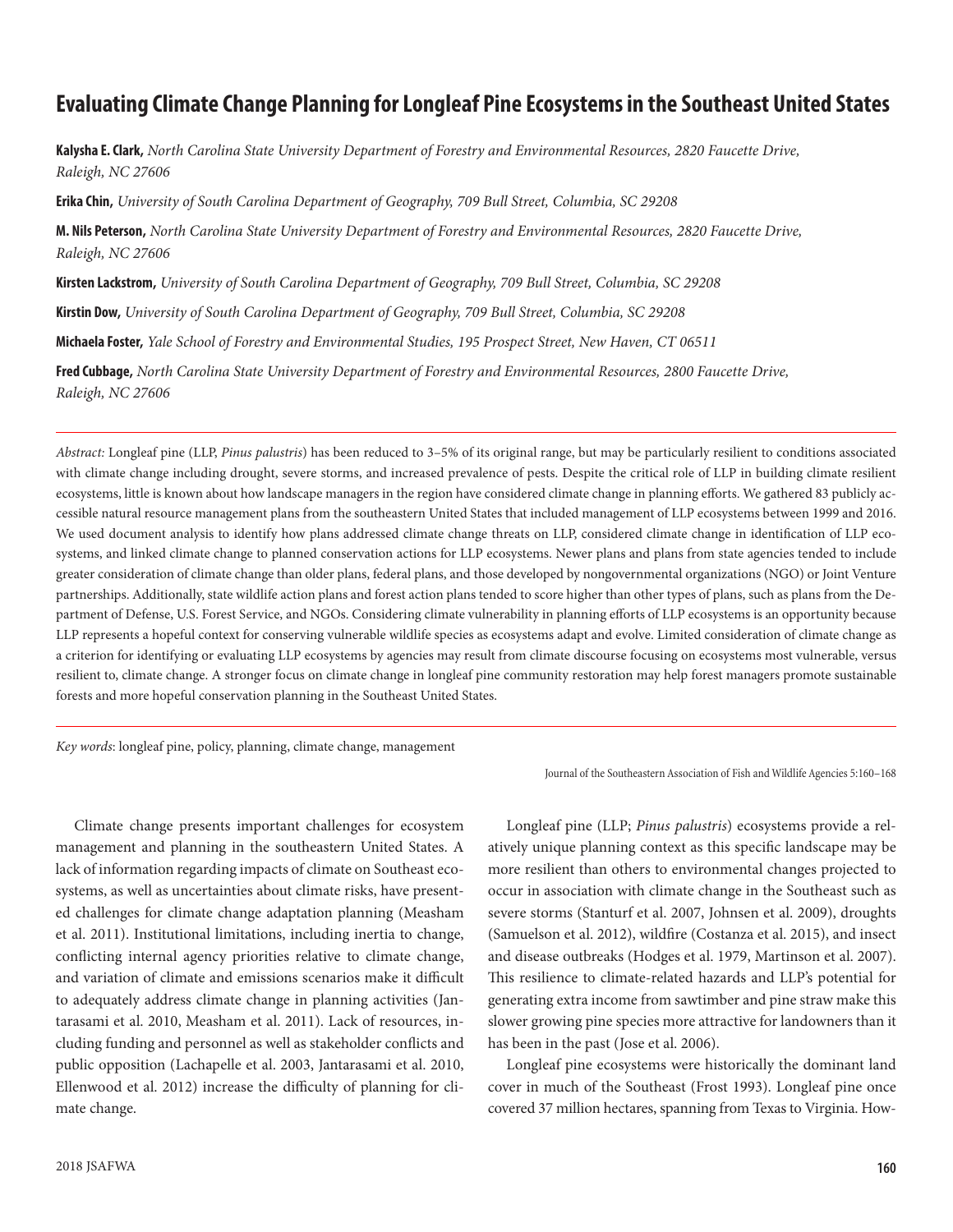ever, lack of natural fire regimes, fragmentation, conversion of land for agriculture, urban development, and expanding pine plantations resulted in loss of most LLP (Oswalt et al. 2012). The remaining 3–5% of original LLP forests provide critical habitat for a host of endangered or threatened wildlife species including red-cockaded woodpeckers (*Leuconotopicus borealis*), frosted flatwoods salamanders (*Ambystoma cingulatum*), and gopher tortoises (*Gopherus polyphemus*; Gibbons et al. 2000, Alavalapati et al. 2002, Kirby et al. 2017). In addition, LLP provides habitat for many species of reptiles and amphibians of high conservation concern in the Southeast. These include species such as the eastern indigo snake (*Drymarchon couperi*; Means 2006) and the Carolina gopher frog (*Rana capito*) that particularly are associated with fire-maintained LLP ecosystems (Roznik et al. 2009).

Despite the opportunity for multiple benefits for using LLP in building climate resilient ecosystems, little is known about how landscape managers in the region have incorporated climate change adaptation into planning efforts. Given the need to understand climate change-associated planning for LLP, we evaluated LLP planning documents to assess how different agencies and organizations have integrated climate change into management plans and how those plans have changed over time. We evaluated seven types of plans from three types of agencies using a three-pronged framework. Our framework focused on whether plans considered climate change impacts on LLP, how plans considered climate change in identification and evaluation of LLP ecosystems, and how plans linked climate change to planned conservation actions for LLP. We hypothesized that:

Plan quality (measured in terms of greater consideration of climate change impacts on LLP ecosystems, greater consideration of climate change in identification and evaluation of LLP ecosystems, and explicitly linking climate change to planned conservation actions for LLP ecosystems), would improve over time;

Governmental agency plans (federal and state) would score higher than nongovernmental organizations in the context of addressing climate change; and

Plan quality would vary by plan type (e.g. Forest Action Plan, State Wildlife Action Plan, etc.).

Hypothesis 1 emerged from previous studies on natural resource planning that indicate planning has improved in recent decades due to the implementation of planning mandates (Fontaine 2011) as well as the availability of planning best practices (Berke 1994, Baer 1997). We expected climate change planning for LLP ecosystems would improve for similar reasons and because climate change planning has emerged as important for many government agencies in the last decade (Wentz 2017). Hypothesis 2 is based in understanding that state and federal agencies operated under planning mandates, such as the Department of Agriculture's National Forest System land management planning rule (also known as the 2012 Planning Rule; National Forest System Land Management Planning 2012) and the National Wildlife Refuge System Improvement Act of 1997 (Meretsky et al. 2006). Policy science often posits that since federal agencies have more personnel and budgets than states, they should have better capacity for planning and implementation (Cubbage et al. 2017). Hypothesis 3 reflects the recognition that different plan types have different objectives, some of which focus on comprehensive planning (e.g., individual national forest plans; Cubbage et al. 2017) with others focusing on conserving land and water (e.g., The Nature Conservancy).

## **Methods**

### Data Collection

We gathered publicly available natural resource management plans that included content explicitly addressing LLP ecosystems from federal agencies, state agencies, and nongovernmental organizations (NGOs) during the period of June to August 2016. Plans were collected directly from agency/organization websites or through internet searches using the following keywords: longleaf pine, planning, policy, and natural resource management. Eightythree total plans were collected from diverse sources including the U.S. Fish and Wildlife Service (*n*=29), U.S. Forest Service (*n*=10), Department of Defense  $(n=10)$ , America's Longleaf  $(n=1)$ , the Nature Conservancy (*n*=9), joint ventures (e.g., Lower Mississippi Valley Joint Venture; *n*=3), and state natural resource agencies (*n*=21). Year of publication spanned from 1999 to 2016.

We analyzed all state wildlife action plans (*n*=9) and forest action plans  $(n=9)$  from states in the current range of LLP (Virginia, North Carolina, South Carolina, Georgia, Florida, Alabama, Mississippi, Louisiana, and Texas). We also incorporated a random sample of 27 of the remaining 65 plans. The final sample  $(n=45)$ included 4 national forest plans and 9 forest action plans from the Forest Service, 4 integrated natural resource management plans from the Department of Defense, 9 state Wildlife Action Plans, 13 comprehensive conservation plans from the Fish and Wildlife Service, 3 ecoregional plans from the Nature Conservancy, 2 joint venture plans, and 1 plan from America's Longleaf (Appendix 1).

#### Plan Evaluation Tool

We used a mixed method approach blending quantitative and qualitative data. We developed an evaluation tool (Table 1) that allowed us to assess certain elements of the plans using a binary scoring system. The tool included seven indicators to evaluate the following three aspects of plans: (1) considering climate change impacts on LLP (hereafter Considering Climate Impacts on LLP),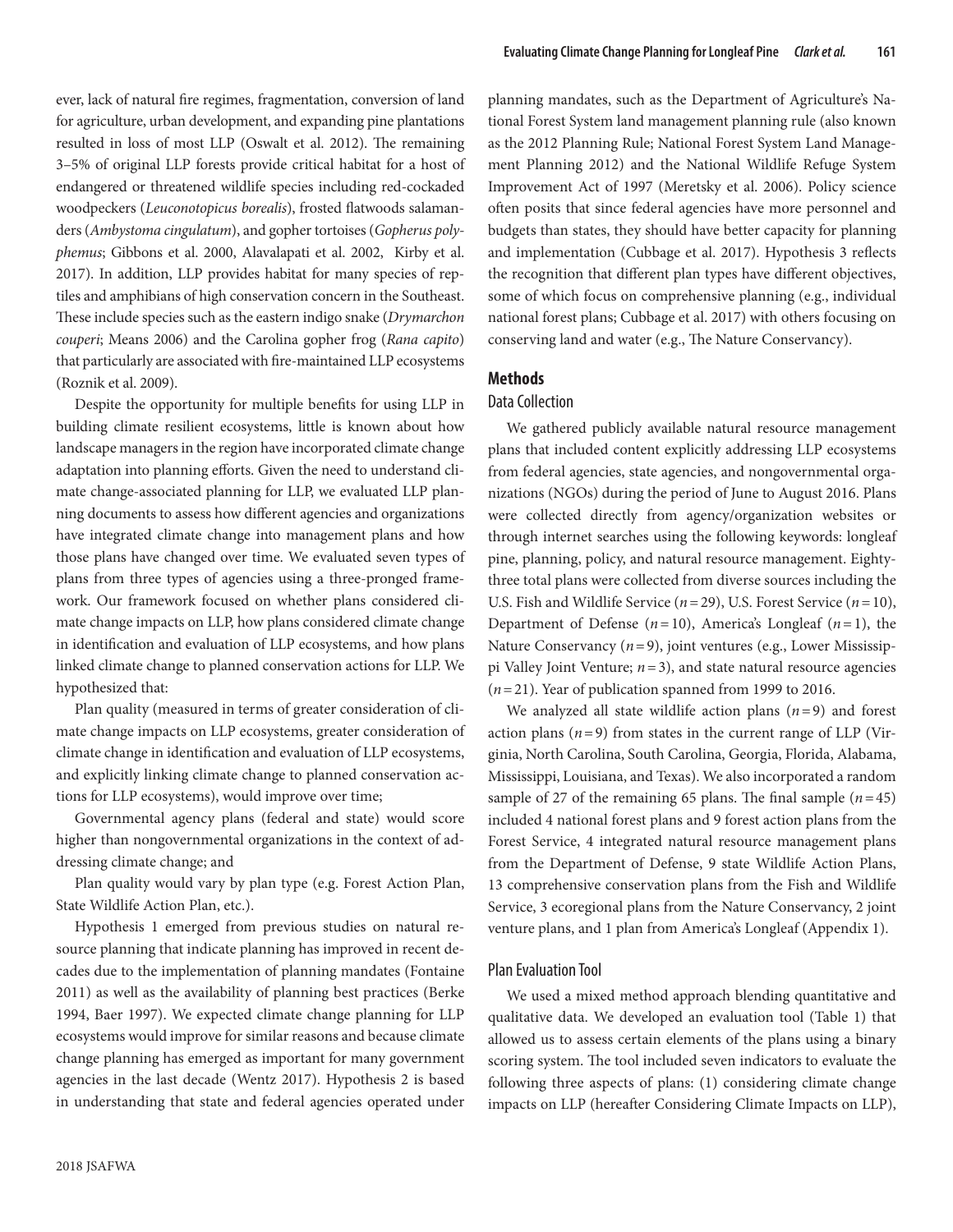(2) considering climate change in identification and evaluation of LLP ecosystems (e.g., when a land manager uses climate change to identify or evaluate LLP ecosystems that occur on the land being managed; hereafter, Considering Climate in Identification/Evaluation of LLP Ecosystems), and (3) explicitly linking climate change to planned conservation actions for LLP (hereafter Linking Climate to LLP Actions). The possible coding responses for each indicator were scores of 0 or 1 and were categorized as  $0 =$  not identified or not included; and 1=identified or included (Table 1). We adopted mixed methods (Tashakkori and Teddlie 1998) by using both quantitative coding data and direct quotations from plans to illustrate patterns in planning documents (Table 1).

In order to promote trustworthiness (a qualitative equivalent of reliability comprised of credibility, transferability, dependability, and confirmability), the research team discussed disagreements, clarified any sources of confusion, and arrived at a consensus judgment for coding of the indicators in the evaluation tool (Lincoln and Guba 1985). Throughout the coding process, communication between members of the research team supported unbiased interpretation of the evaluation instrument. Our coding team included four members from universities (authors Clark, Chin, Lackstrom, and Dow) and one member from a nongovernmental organization (Patty Glick, National Wildlife Federation). Chin, Lackstrom, Dow and Glick evaluated the nine state wildlife action plans. Clark evaluated all 45 plans in the sample.

#### Data Analysis

We calculated the raw total score for each category by summing the scores from all indicators. Because each category varied in the number of indicators, we standardized categorical scores by summing individual scores for each category, dividing by the total number of points possible in that category and multiplying by 100. We calculated the total evaluation score by summing the raw category scores and standardizing them using the same method.

We used the Kruskal-Wallis test to test for differences in scores among agencies and plan types and then used pairwise Wilcoxon signed rank tests to test each pairwise difference between agency types. Given the small sample size  $(n=45)$ , an alpha level of 0.10 was adopted for all tests. We grouped plans into three types of agencies: federal, state, and nongovernmental organizations/joint venture partnerships. We also conducted a linear regression analysis to identify the relationship between year of publication and plan score, where total evaluation score was the dependent variable and publication year was the independent variable. In addition, we conducted linear regression analyses for plan publication year as a function of each category, using separate models for each of the three categories. A Chi-square test of independence was cal**Table 1.** Evaluation tool used to score how longleaf pine (*Pinus palustris*) management plans address climate change in the southeastern United States. With categories for plan quality, possible scoring for each category, and guidance used for scoring indicators in each category.

|                                                                                         |                                                                                                                                           | <b>Possible</b> |                                                                                                                                                                              |
|-----------------------------------------------------------------------------------------|-------------------------------------------------------------------------------------------------------------------------------------------|-----------------|------------------------------------------------------------------------------------------------------------------------------------------------------------------------------|
| Category                                                                                | <b>Indicator</b>                                                                                                                          | scores          | Guidance                                                                                                                                                                     |
| Category 1: Considering<br>Climate Impacts on LLP                                       | Does plan include a<br>stand-alone climate<br>chapter or section?                                                                         | 0               | Plan did not include a<br>stand-alone chapter<br>or section devoted to<br>discussion of climate change                                                                       |
|                                                                                         |                                                                                                                                           | 1               | Plan included a stand-alone<br>chapter or section devoted to<br>discussion of climate change                                                                                 |
|                                                                                         | Is climate change<br>integrated into<br>particular chapters or<br>sections?                                                               | 0               | Plan did not integrate<br>climate change as a theme<br>or component into an<br>already established chapter<br>or section                                                     |
|                                                                                         |                                                                                                                                           | 1               | Plan integrated climate<br>change as a theme or<br>component into an already<br>established chapter or<br>section that was not<br>devoted specifically for<br>climate change |
|                                                                                         | Is climate change<br>considered or included<br>in discussions of<br>monitoring and/or<br>evaluation?                                      | 0               | Plan did not include climate<br>change in discussions<br>of monitoring and/or<br>evaluation                                                                                  |
|                                                                                         |                                                                                                                                           | 1               | Plan explicitly included<br>climate change in<br>discussions of monitoring<br>and/or evaluation                                                                              |
| Category 2:<br>Considering Climate in<br>Identification/Evaluation<br>of LLP ecosystems | Does plan indicate if<br>climate change was<br>explicitly considered in<br>the identification and/<br>or evaluation of LLP<br>ecosystems? | $\mathbf{0}$    | Plan did not indicate<br>that climate change was<br>considered in identifying or<br>evaluating LLP ecosystems                                                                |
|                                                                                         |                                                                                                                                           | 1               | Plan explicitly indicated<br>that climate change was<br>considered in identifying or<br>evaluating LLP ecosystems                                                            |
|                                                                                         | Were formal climate<br>change vulnerability<br>assessments conducted<br>of LLP ecosystems?                                                | 0               | Plan did not indicate that<br>a formal vulnerability<br>assessment was conducted<br>of LLP ecosystems                                                                        |
|                                                                                         |                                                                                                                                           | 1               | Plan indicated that a formal<br>vulnerability assessment<br>was conducted of LLP<br>ecosystems                                                                               |
|                                                                                         | Was LLP included as<br>a result of its climate<br>change related                                                                          | 0               | Plan did not indicate<br>climate-related<br>vulnerabilities or resilience<br>((i.e. responses to drought,<br>heat, or hurricanes) of LLP<br>ecosystems                       |
|                                                                                         |                                                                                                                                           | 1               | Plan indicated climate-<br>related vulnerabilities or<br>resilience of LLP ecosystems                                                                                        |
|                                                                                         |                                                                                                                                           | 0               | Plan did not include<br>conservation actions that<br>included explicit language<br>relating to climate change                                                                |
|                                                                                         |                                                                                                                                           | 1               | Plan included conservation<br>actions that included<br>explicit language relating to<br>climate change                                                                       |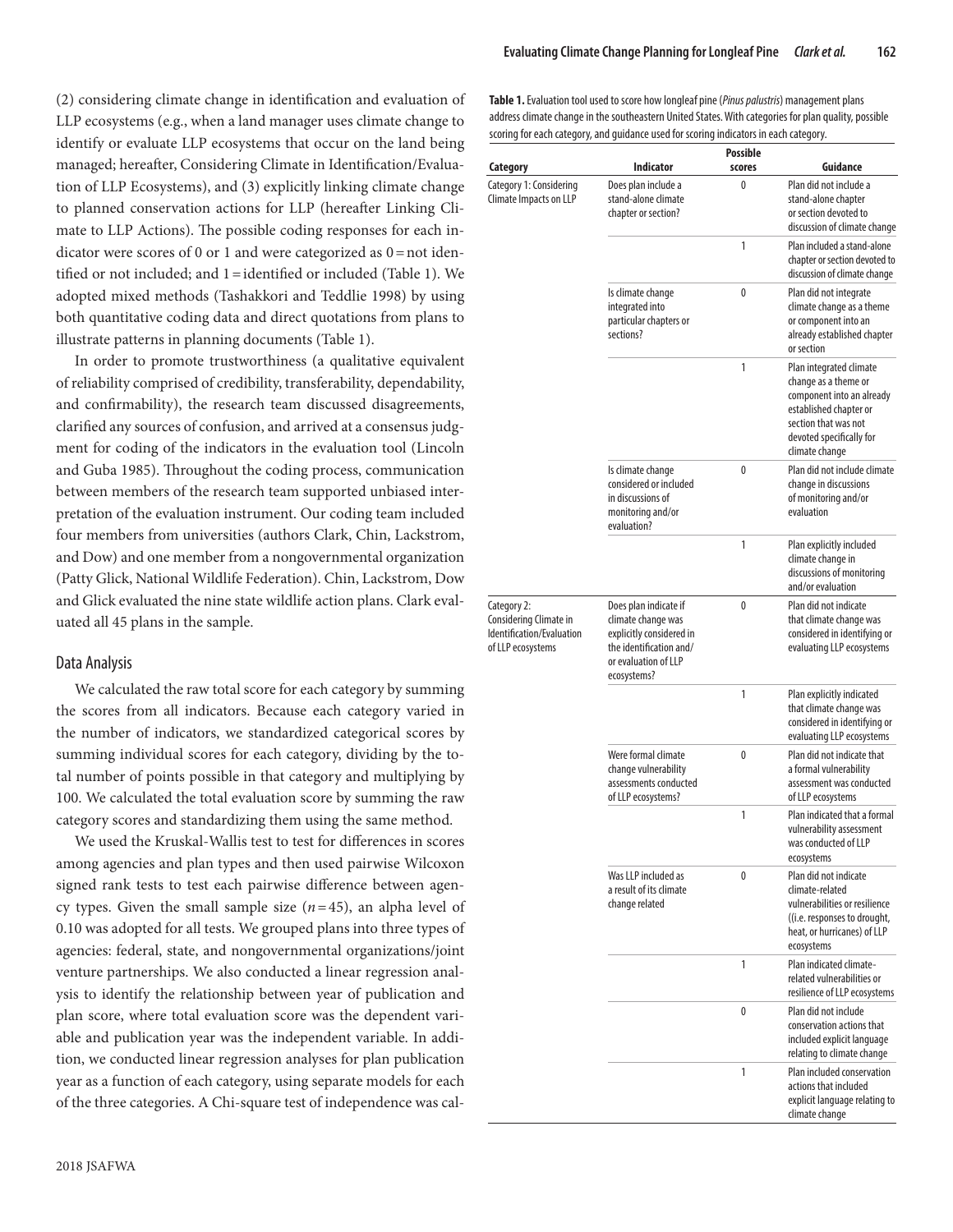culated to compare the frequency of plans from each state in the LLP range. Data was analyzed using Stata 14.2 software.

#### **Results**

Number of plans varied significantly by state ( $c^2$  = 14.29, df = 8, *P*=0.08). There were more plans from North Carolina (*n*=9), South Carolina (*n*=12), Florida (*n*=12), and Alabama (*n*=8) than expected, and less plans from Virginia (*n*=5), Mississippi (*n*=4), Louisiana ( $n=3$ ) and Texas ( $n=3$ ) than expected. Total evaluation scores ranged from 0 to 85.7 with a mean of  $36.2$  (SD = 26.1; Table 2). The lowest scoring indicator was whether the plan included a formal climate change vulnerability assessment for LLP ecosystems, with all plans scoring a 0. Few plans considered climate change in the identification and evaluation of LLP ecosystems (Table 2).

Almost half of the plans included explicit discussion of climate change with regard to conservation actions, making it the highest scoring indicator ( $\overline{x}$  = 54.3; SD = 50.5). The Florida Forest Resource Statewide Strategies plan, for example, included a list of goals aimed to "seek better understanding of the likely effects of climate change on longleaf pine ecosystems as well as the role longleaf pine ecosystems management and restoration could possibly play in mitigating or adapting to climate change" (Florida Department of Agriculture and Consumer Services 2010). Other plans, such as the Lake Wales Ridge National Wildlife Refuge Comprehensive Conservation Plan in Florida, were broader with their goals: "Understand the impacts of climate change on refuge resources to plan for and adapt management as necessary to protect rare, threatened, and endangered species; ridge habitats; and cultural resources of the refuge." (USFWS Southeast Region 2010).

The second highest scoring category was Considering Climate Impacts on LLP ( $\bar{x}$ =48.6; SD = 37.3), which included an indicator on inclusion of monitoring and/or evaluation of climate change in LLP ecosystems. Just over half of the plans included a stand-alone section or entire chapter on climate change. For example, some plans included climate change sections in chapters such as "Taking Conservation Action" (The Nature Conservancy and Nature-Serve 2003), "Environmental Consequences" (USFWS Southeast Region 2009a, USFWS Southeast Region 2006), and "Overarching Issues" (South Carolina Forestry Commission 2010). Twelve plans included climate change in discussions of monitoring or evaluation. Tyndall, Florida, Air Force Base's plan included possible adaptation approaches for natural resource management on their land, which included "Monitor trends in ecological systems to assess changes in reference conditions [of climate change], especially longleaf pine regeneration and ground cover responses" (Tyndall Air Force Base 2015). ACE Basin National Wildlife Refuge offered

**Table 2.** Average scores for federal ( $n = 21$ ), state ( $n = 18$ ) and NGO/Joint Venture ( $n = 6$ ) longleaf pine (*Pinus palustris*) management plans in the southeastern United States from 1999 to 2016. Agency comparisons made using Wilcoxon signed rank test. Different letters represent statistically significant differences in total evaluation scores between agency type.

| <b>Agency level</b>   | Considering<br><b>Climate Impacts</b><br>on LLP | Considering<br>Climate in<br>Identification/<br><b>Evaluation of</b><br><b>LLP Ecosystems</b> | Linking<br><b>Climate to LLP</b><br><b>Actions</b> | <b>Total</b><br><b>Evaluation</b><br>Score |
|-----------------------|-------------------------------------------------|-----------------------------------------------------------------------------------------------|----------------------------------------------------|--------------------------------------------|
| State                 | 68.5                                            | 16.7                                                                                          | 66.7                                               | 46.8 A                                     |
| Federal               | 44.4                                            | 12.7                                                                                          | 42.9                                               | 30.6B                                      |
| NGO/joint venture     | 33.3                                            | 11.1                                                                                          | 33.3                                               | 23.8 <sub>B</sub>                          |
| Mean                  | 52.6                                            | 14.1                                                                                          | 51.1                                               | 36.2                                       |
| <b>Std. Deviation</b> | 37.3                                            | 23.0                                                                                          | 50.6                                               | 26.1                                       |

more broad strategies for the issue of climate change, including training "all staff and volunteers to look for and document any notable change in wildlife and/or wildlife habitat" and continuing "to monitor refuge plans" (USFWS Southeast Region 2009b). The Carolina Sandhills Comprehensive Conservation Plan (USFWS Southeast Region 2009a) contained a climate change strategy that included plans to "monitor forest health related to climate change."

The lowest scoring category was Considering Climate in Identification/Evaluation of LLP Ecosystems ( $\overline{x}$  = 15.2; SD = 24.7). Sixteen plans indicated that climate change was explicitly considered in the identification or evaluation of LLP ecosystems or included LLP as a result of its climate-related resilience. The management plan for Francis Marion National Forest stated, "Longleaf pine-dominated woodlands, savannas and flatwoods are highly diverse and resilient to the effects of climate change, wildland fire and hurricanes" (US Forest Service Southern Region 2015). South Carolina's Wildlife Action Plan referred to longleaf pine as the "wonder tree due to its ability to take the heat. . . Not only is it a prime candidate in the Southeast for carbon sequestration efforts, but it is more tolerant to drought, overly wet conditions, fire, beetle infestations, forest pathogens, and hurricane-force winds" (South Carolina Department of Natural Resources 2014). However, the Florida Forest Resources Statewide Strategies Plan stated,

"The potential effects of climate change on longleaf ecosystems, including effects on structure, function, the herbaceous layer, pollinators, animals, non-native invasive plants and carbon storage have received insufficient scientific investigation.... This is a serious research gap in light of the complex interactions that occur with prescribed fire, the potential changes in range given the possible affirmative role of longleaf pine in climate change mitigation, and the suggestion that longleaf pine could play a role in mitigating climate change and in carbon storage" (Florida Department of Agriculture and Consumer Services 2010).

Management plans from state agencies scored highest overall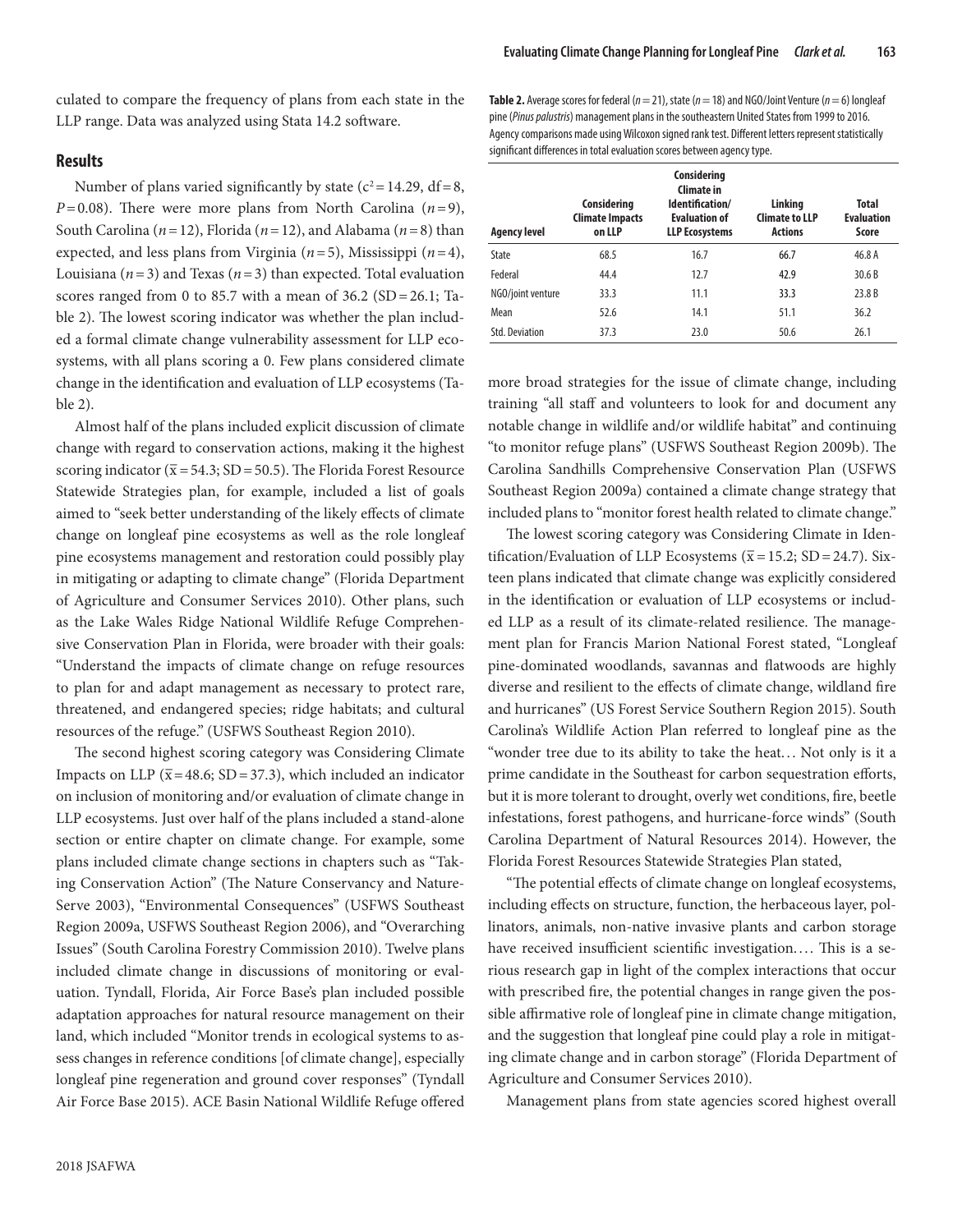

**Figure 1.** Mean total evaluation scores of Longleaf Pine (*Pinus palustris*) management plans in the Southeast United States from 1996 to 2016, by plan type. Scores based on greater consideration of climate change impacts on LLP ecosystems, greater consideration of climate change in identification and evaluation of LLP ecosystems, and explicitly linking climate change to planned conservation actions for LLP ecosystems in plans.

followed by federal plans and plans from NGOs and joint ventures (Table 2). State-level plans had the highest mean scores in the categories for Considering Climate Impacts on LLP and Linking Climate to LLP Actions, whereas federal-level plans had the highest mean score in the category for Considering Climate in Identification/Evaluation of LLP Ecosystems (Table 2). Differences in total evaluation scores were statistically significant by agency type ( $c^2$ =5.54, df = 2; *P* = 0.063; Table 2). Federal plans (Z = -1.929,  $df = 2$ ;  $P = 0.053$ ) and plans from nongovernmental organizations and joint ventures  $(Z=2.072, df=2; P=0.063)$  both had significantly lower scores than plans from state agencies. These differences largely reflected state wildlife action plans and forest action plans that have the highest scores (Figure 1). However, we did not find significant differences in total evaluation scores by plan type (e.g., Forest Action Plan, Department of Defense plans;  $(c^2 = 9.41,$ df = 6;  $P = 0.15$ ).

Year of plan publication was a positive predictor of total evaluation scores ( $P < 0.001$ ;  $R^2 = 0.406$ ). The regression analysis provided the following regression equation:  $Y = -7924.901 + 3.963x + \epsilon$ . The positive coefficient for publication year (3.963) indicates newer plans tended to have higher total scores than older plans. Publication year was also a positive predictor of scores within in each of the three categories in our assessment (Table 3).

**Table 3.** Relationships between total and categorical scores and publication year of Longleaf Pine (*Pinus palustris*) management plans in the southeastern United States from 1996 to 2016. Relationships were determined through individual linear regression models.

| <b>Planning Scores</b>                                             | Intercept | ß     |         | $R^2$ |
|--------------------------------------------------------------------|-----------|-------|---------|-------|
| Total                                                              | 3.27      | 0.564 | < 0.001 | 0.319 |
| Considering Climate Impacts on LLP                                 | 4.86      | 0.589 | < 0.001 | 0.347 |
| Considering Climate in Identification/Evaluation of LLP Ecosystems | 1.57      | 0.309 | 0.039   | 0.095 |
| Linking Climate to LLP Actions                                     | 2.98      | 0.266 | 0.078   | 0.178 |

#### **Discussion**

As hypothesized, we did find that plan quality improved over time. However, state plans were rated higher than federal plans, which was unexpected. This could be because the state plans were generally newer and more likely to be attuned to climate change as a salient issue in the 2010s than in previous decades. It also could reflect that even the state forest and wildlife action planning processes often received substantial federal funds for and direction in their development, and indeed had the new contemporary federal climate change guidelines in writing those plans. The lower scores for the NGO plans probably reflect a somewhat lesser organizational capacity and less detail than the government plans, which often are very extensive particularly when linked to ongoing or proposed management actions. Similarly, government planning is often constrained by NEPA (National Environmental Policy Act) whereas most NGO planning is not (Cubbage et al. 2017).

Our results suggesting vulnerability was rarely considered in planning efforts specifically for LLP ecosystems may reflect a prevalent belief that predicted conditions in association with climate change may be more favorable for LLP (Rogers and McCarty 2000). Not including this resilience in planning documents, however, may represent a missed opportunity for several reasons. Public support for conservation actions responding to climate change is often limited by misunderstanding, despair, or denial (Smith and Leiserowitz 2014), but LLP represents a hopeful context, and hope appears to be a key ingredient in motivating actions responding to climate change (Stevenson and Peterson 2015). Conserving LLP may have cascading effects for many wildlife species vulnerable to other forms of global change. For example, land conversion in Louisiana and Florida has resulted in habitat destruction of the gopher tortoise and as LLP ecosystems are a key element of gopher tortoise habitat in the area, conservation of LLP may further aid gopher tortoise conservation (Diemer 1986). As managers attempt to promote restoration of LLP, it is important to emphasize that establishment of LLP ecosystems may aid climate change adaptation in areas where other species or whole ecosystems may be negatively impacted by climate change.

Limited consideration of climate change as a criterion for identifying or evaluating LLP ecosystems may emerge from LLP being resilient to, versus threatened by, climate change. This resilience, which is more positive in nature compared to most other climate change messages, offers hope in the face of impending negative impacts from climate change (Samuelson et al. 2012). Climate change information is often disseminated through fear-based messages (O'Neill and Nicholson-Cole 2009). Research has shown, however, that positive framing of climate change can produce stronger intentions to act, even when individuals have higher uncertainty re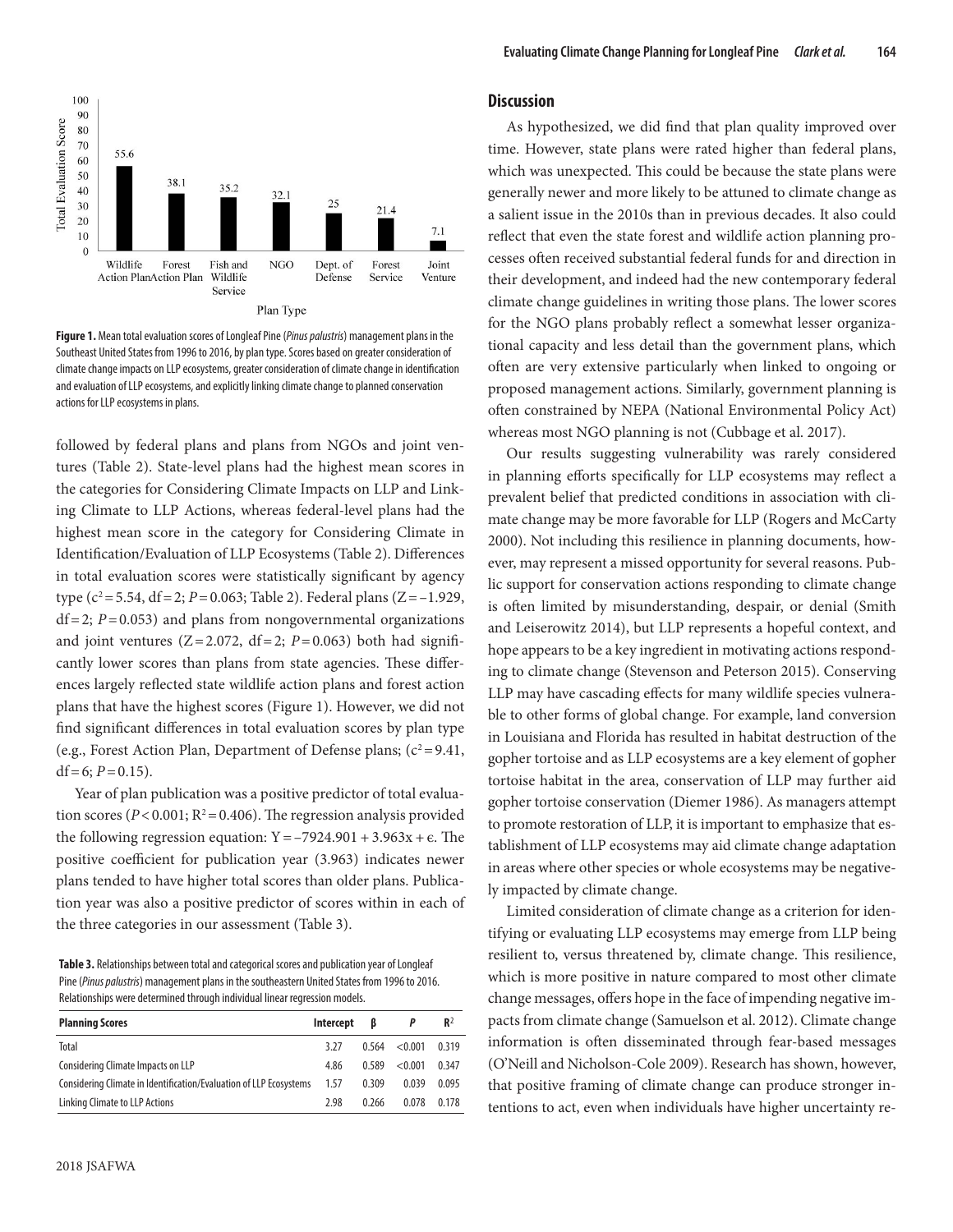garding the effects of climate change (Morton et al. 2011). Climate change impacts will have strong, lasting effects on natural ecosystems and landscapes (Rogers and McCarty 2000); however, LLP's tolerance of projected climate change-related conditions, such as drought or heat stress, are important attributes of the species and ecosystem and should be considered during long-term planning processes. There are, however, other compelling reasons for managers to support LLP management or restoration, including the 97% reduction in LLP range and the role of LLP in supporting endangered species (Frost 1993, Alavalapati et al. 2002). These salient reasons have been used to justify LLP for several decades, and may have obviated the need to stress climate change as a criterion for identifying or evaluating LLP ecosystems.

Although nearly half of LLP planning documents included climate change in their action planning for LLP, climate change actions and goals ranged in specificity. For example, South Carolina's Statewide Forest Action Plan (South Carolina Forestry Commission 2010) aimed to manage and restore LLP forests in order to adapt to climate change, whereas Carolina Sandhills National Wildlife Refuge Comprehensive Conservation Plan (USF-WS 2009a) planned to develop partnerships with other agencies in order to research specific aspects (i.e., transpiration rates) of LLP in order to model potential effects on terrestrial and aquatic ecosystems. Increased resilience of ecological systems can be achieved through generic actions as well as specific measures aimed at recovery of particular populations. Successful adaptation to climate change relies on collective individual action combined with public policy intervention (Adger et al. 2005). Action planning in natural resource plans may encounter barriers due to inadequate goal definition, lack of trust, procedural obligations (i.e., mandated public involvement) and inflexibility including in time, funding, and lack of personnel resources (Lachapelle et al. 2003, Smit and Wandel 2006). However, managers should aim to include climate change in their action planning for LLP as action is required to enhance resilience (Adger et al. 2003).

The tendency for state plans and wildlife conservation plans to score highest may reflect mandates to consider climate change in some way within state wildlife action plans and forest action plans. State wildlife action plans are mandated by the U.S. Fish and Wildlife Service State Wildlife Grant Program. Forest action plans are mandated by the Food, Conservation, and Energy Act (Farm Bill; Food, Conservation, and Energy Act 2008). These mandates include specific planning requirements that could have led to these plans scoring higher in our evaluation. State wildlife action plans must identify species of greatest conservation need (SGCN) and describe the need for conservation action for those species, provide data and information to document the current status of the

2018 JSAFWA

SGCN, and detail expected results and benefits of the activities for targeted SGCN or their habitats. Plans must include quantifiable and verifiable objectives to be accomplished and describe how the state will monitor program objectives. The most recent notice of funding opportunity for the wildlife grant program supported projects that significantly incorporated climate change considerations in the project design (USFWS 2016).

Forest action plans, also known as Statewide Forest Resource Assessments and Strategies, are required to include "conditions and trends of forest resources in the state, threats to forests, any areas or regions in the state that are priority, and any multi-state areas that are a regional priority." States must also submit longterm statewide forest resource strategies that include strategies for addressing threats to forest resources in the state and a description of resources necessary to address the statewide strategy (Food, Conservation, and Energy Act 2008). Although federal plans scored lower than state plans in our study, it is important to note that the federal government required revisions of state wildlife action plans to address climate change, likely improving state level scores. Nongovernmental organizations and some regional partnerships are more limited in resources and funds which may affect the quality of plans being produced by these agencies (Ryan et al. 2006). In addition, plans by NGOs and regional partnerships may include goals that differ than those of governmental agencies, such as fundraising. Furthermore, these plans may have less constraints than governmental agencies in their planning. For example, NGOs may not prioritize involvement of the public in their planning efforts, whereas many government agencies aim to encourage public awareness and participation through required public comment processes (Berke 1994). Nongovernmental organizations may be able to improve the quality of their plans by seeking additional technical and financial assistance (Berke 1996) and engaging with stakeholders (Vierros et al. 2006).

Plans improved over time due to establishment of best practices in planning. Not only are state wildlife plans now required to consider climate change (USFWS 2016), but land use plans have experienced rapid growth in formation of best practices, particularly over the last two decades (Berke and Godschalk 2009). Natural resource planners now have resources for planning best practices that have only been at their disposal for a couple decades, including evaluation rubrics and guidelines (Baer 1997, Berke and Godschalk 2009). Forest management is often distinguished by long planning horizons, resulting in plans being updated infrequently (Wilson and Baker 2001). Plan improvements over time, however, may partially reflect more frequent inclusion of climate change terminology, which may have limited impacts on action. Fortunately, our results suggest climate change related action planning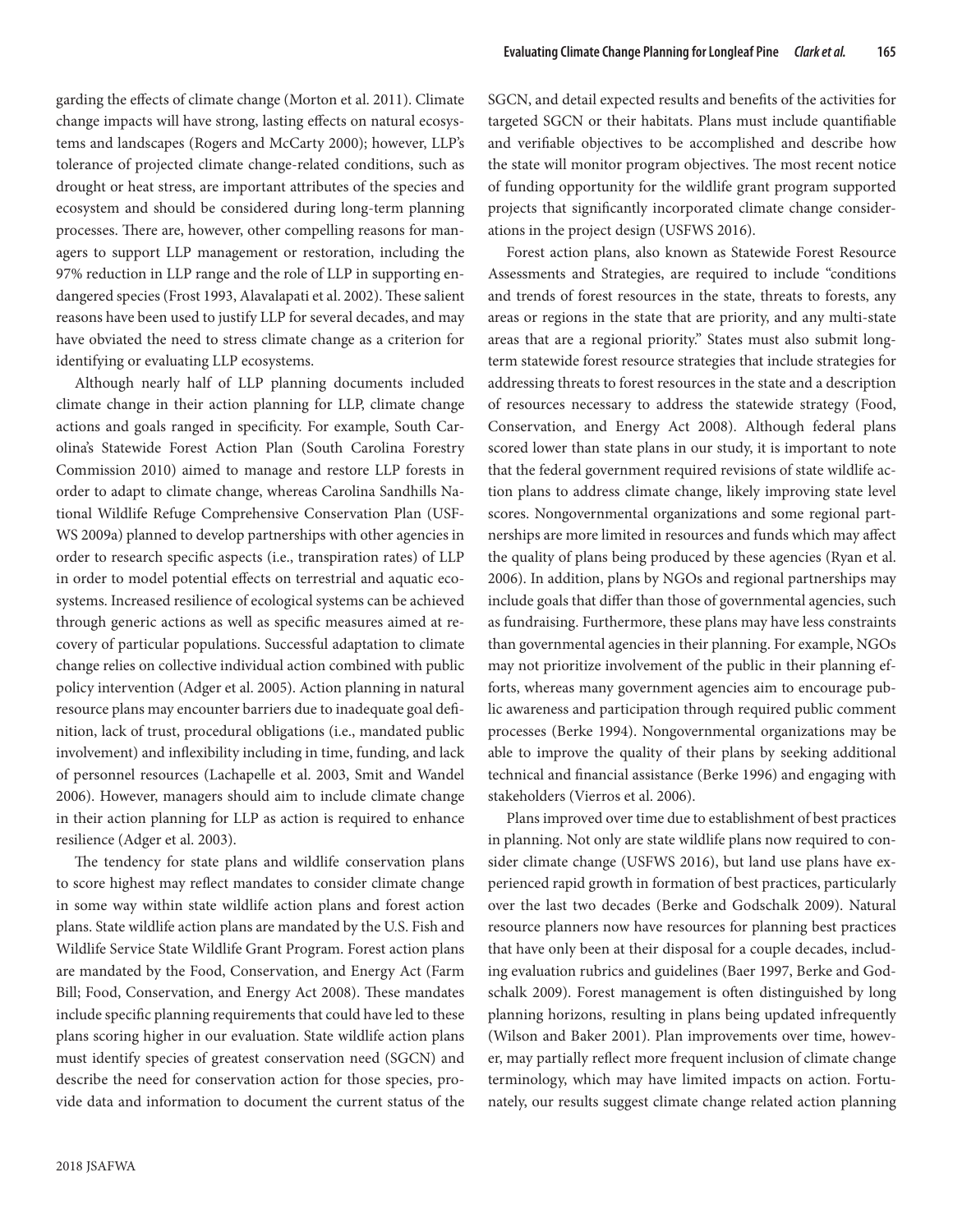improved alongside merely considering climate impacts on LLP. As best practices in natural resource planning continue to improve and grow in number, agencies and organizations should consider updating their plans in order to improve plan quality.

An evaluation of a larger sample of plans may provide a more representative view of differences in plan quality among plans from federal agencies, state agencies, and nongovernmental organizations or joint venture partnerships. Additionally, future studies with larger sample sizes would facilitate more rigorous multivariate analyses exploring dynamics of climate change planning for LLP. Future research could adapt the evaluation tool from this study to facilitate evaluation of species specific wildlife management plans that target LLP-obligate species. Similarly, modifying the evaluation tool to measure addressing climate change issues on LLP ecosystems versus conducting vulnerability assessments, which no plans in our study did, may yield more nuanced results.

#### **Acknowledgments**

This research was supported by the Department of the Interior Southeast Climate Science Center. This project was supported by Cooperative Agreement No. G15AP00162 from the U.S. Geological Survey (USGS). Its contents are the sole responsibility of the authors and do not necessarily reflect the views of the Southeast Climate Science Center or the USGS. This manuscript is submitted for publication with the understanding that the U.S. Government is authorized to reproduce and distribute reprints for governmental purposes. We would like to thank Dr. Krishna Pacific and Dr. Anna Egalite for their assistance with statistical analysis.

### **Literature Cited**

- Adger, W.N., N.W. Arnell, and E.L. Tompkins. 2005. Successful adaptation to climate change across scales. Global Environmental Change 15:77–86. -, S. Huq, K. Brown, D. Conway, and M. Hulme. 2003. Adaptation to
- climate change in the developing world. Progress in Development Studies 3:179–195.
- Alavalapati, J.R.R., G.A. Stainback, and D.R. Carter. 2002. Restoration of the longleaf pine ecosystem on private lands in the US South: an ecological economic analysis. Ecological Economics 40:411–419.
- Baer, W.C. 1997. General plan evaluation criteria: an approach to making better plans. Journal of the American Planning Association 63:329–44.
- Berke, P.R. 1994. Evaluating environmental plan quality: the case of planning for sustainable development in New Zealand. Journal of Environmental Planning and Management 37:155–70.
	- ———. 1996. Enhancing plan quality: Evaluating the role of state planning mandates for natural hazard mitigation. Journal of Environmental Planning and Management 39:79–96
- and D.R. Godschalk. 2009. Searching for the good plan: A meta-analysis of plan quality studies. Journal of Planning Literature 23:227–240.
- Costanza, J.K., A.J. Terando, A.J. McKerrow, and J.A. Collazo. 2015. Modeling climate change, urbanization, and fire effects on *Pinus palustris* ecosystems of the Southeastern U.S. Journal of Environmental Management 151:185–199.
- Cubbage, F., J. O'Laughlin, and M.N. Peterson. 2017. Natural Resource Policy. Waveland Press, Long Grove, Illinois.
- Diemer, J.E. 1986. The ecology and management of the gopher tortoise in the Southeastern United States. Herpetologica 42:125–133.
- Ellenwood, M. S., L. Dilling, and J.B. Milford. 2012. Managing United States public lands in response to climate change: A view from the ground up. Environmental Management 49:954–967.
- Florida Department of Agriculture and Consumer Services. 2010. Florida forest resource statewide strategies. Tallahassee, Florida.
- Food, Conservation, and Energy Act, 7 U.S.C. §§ 8001–8004. 2008.
- Fontaine, J. 2011. Improving our legacy: Incorporation of adaptive management into state wildlife action plans. Journal of Environmental Management 92:1403–1408.
- Frost, C.C. 1993. Four centuries of changing landscape patterns in the longleaf pine ecosystem. Tall Timbers Fire Ecology Conference 18:17–44.
- Gibbons, J.W., et al. 2000. The global decline of reptiles, déjà vu amphibians. BioScience 50:653–666.
- Hodges, J.D., W.W. Elam, W.F. Watson, and T.E. Nebeker. 1979. Oleoresin characteristics and susceptibility of four southern pines to southern pine beetle (Coleoptera: Scolytidae) attacks. Canadian Entomologist 111:889–896.
- Jantarasami, L.C., J.J. Lawler, and C.W. Thomas. 2010. Institutional barriers to climate change adaptation in U.S. National Parks and Forests. Ecology and Society 15:33.
- Johnsen, K.H., J.R. Butnor, J.S. Kush, R.C. Schmidtling, and C.D. Nelson. 2009. Hurricane Katrina winds damaged longleaf pine less than loblolly pine. Southern Journal of Applied Forestry 33:178–181.
- Jose, S., E. Jokela, and D.L. Miller. 2006. The Longleaf Pine ecosystem: Ecology, silviculture, and restoration. Springer, New York, New York.
- Kirby, R.B., L.I. Muller, M.J. Chamberlain, and M. Conner. 2017. Hardwood management and restoration of longleaf pine ecosystems may affect raccoon daytime resting sites. Restoration Ecology 25:424–431.
- Lachapelle, P.R., S.F. McCool, and M.E. Patterson. 2003. Barriers to effective natural resource planning in a "messy" world, Society and Natural Resources 16:473–490.
- Lincoln, Y. S. and E.G. Guba. 1985. Naturalistic Inquiry. Sage, Newbury Park, California.
- Martinson, S., R.W. Hofstetter, and M.P. Ayres. 2007. Why does longleaf pine have low susceptibility to southern pine beetle? Canadian Journal of Forest Research 37:1966–1977.
- Means, D.B. 2006. Vertebrate faunal diversity of longleaf pine ecosystems. *In* S. Jose, E.J. Jokela, and D.L. Miller, editors. The longleaf pine ecosystem: ecology, silviculture, and restoration. Springer, New York, New York.
- Measham, T.G., et al. 2011. Adapting to climate change through local municipal planning: barriers and challenges. Mitigation and Adaptation Strategies for Global Change 16:889–909.
- Meretsky, V.J., R.l. Fischman, J.R. Karr, D.M. Ashe, M.J. Scott, R.F. Noss, and R.L. Schroeder. 2006. New directions in conservation for the National Wildlife Refuge System. BioScience 56:135–143.
- Morton, T.A., A. Rabinovich, D. Marshall, and P. Bretschneider. 2011. The future that may (or may not) come: How framing changes responses to uncertainty in climate change communications. Global Environmental Change 21:103–109.
- National Forest System Land Management Planning, 77 Fed. Reg. 2012–7502 (March 23, 2012). 2012.
- O'Neill, S. and S. Nicholson-Cole. 2009. "Fear won't do it": Promoting positive engagement with climate change through visual and iconic representations. Science Communication 30:355–379.
- Oswalt, C.M., et al. 2012. History and current condition of Longleaf Pine in the Southern United States. GTR-SRS-166. U.S. Forest Service, Asheville, North Carolina.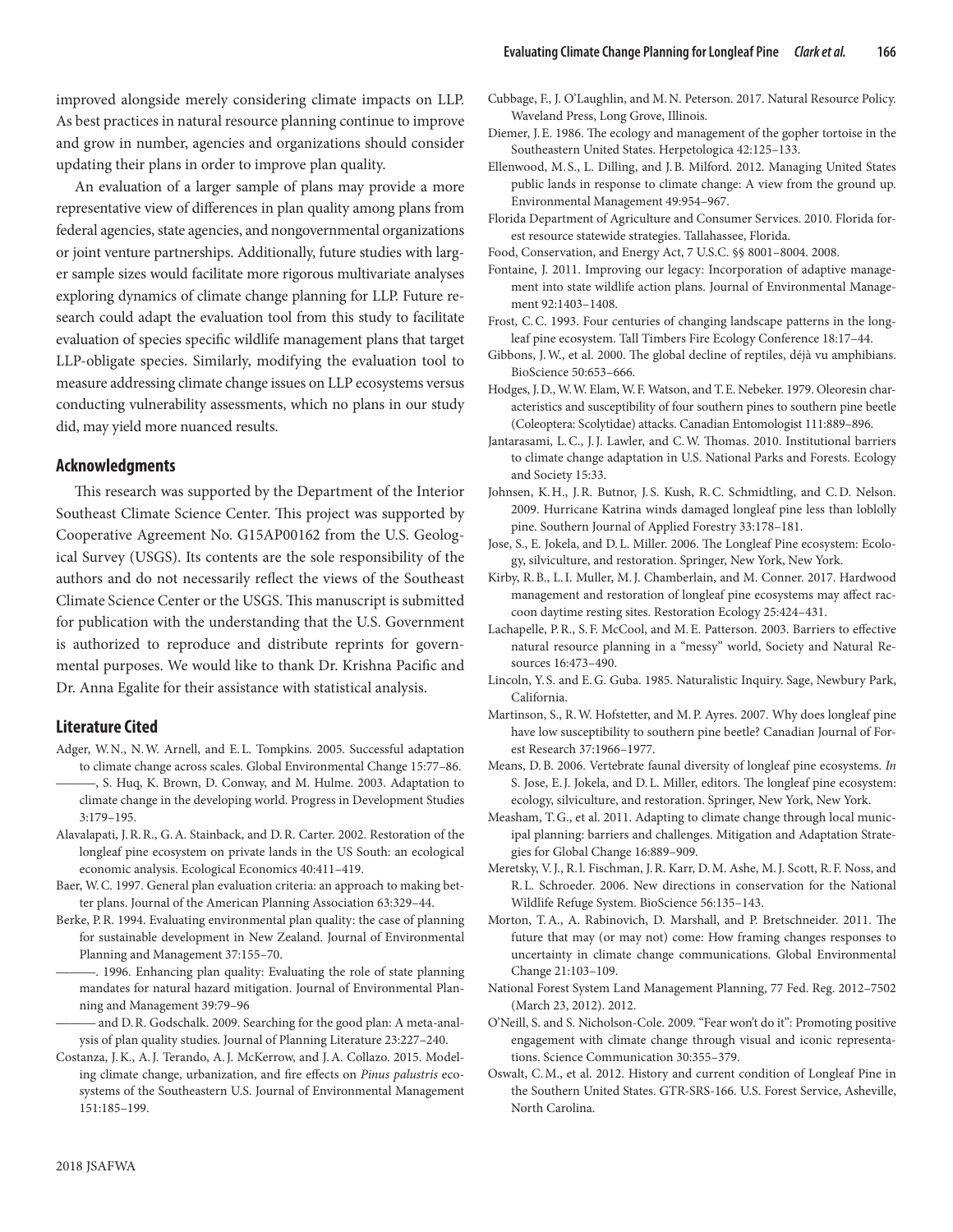- Rogers, C.E. and J.P. McCarty. 2000. Climate change and ecosystems of the Mid-Atlantic region. Climate Research 14:235–244.
- Roznik, E.A., S.A. Johnson, C.H. Greenberg, and G.W. Tanner. 2009. Terrestrial movements and habitat use of gopher frogs in longleaf pine forests: A comparative study of juveniles and adults. Forest Ecology and Management 259:187–194.
- Ryan, R.L., J.G. Fábos, and J.J. Allan. 2006. Understanding opportunities and challenges for collaborative greenway planning in New England. Landscape and Urban Planning 76:172–191.
- Samuelson, L.J., T.A. Stokes, and K.H. Johnsen. 2012. Ecophysiological comparison of 50-year-old longleaf pine, slash pine and loblolly pine. Forest Ecology and Management 274:108–115.
- Smit, B. and J. Wandel. 2006. Adaptation, adaptive capacity and vulnerability. Global Environmental Change 16:282–292.
- Smith, N. and A. Leiserowitz. 2014. The role of emotion in global warming policy support and opposition. Risk Analysis 34:937–948.
- South Carolina Department of Natural Resources. 2014. South Carolina's state wildlife action plan. Columbia, South Carolina.
- South Carolina Forestry Commission. 2010. South Carolina's statewide forest resource assessment and strategy: conditions, trends, threats, benefits, and issues. Columbia, South Carolina.
- Stanturf, J.A., S.L. Goodrick, and K.W. Outcalt. 2007. Disturbance and coastal forests: A strategic approach to forest management in hurricane impact zones. Forest Ecology and Management 250:119–135.
- Stevenson, K. and N. Peterson. 2015. Motivating action through fostering climate change hope and concern and avoiding despair among adolescents. Sustainability 8:6.
- Tashakkori, A. and C. Teddlie. 1998. Mixed methodology: Combining qualitative and quantitative approaches. Sage, Thousand Oaks, California.
- The Nature Conservancy and NatureServe. 2003. The Upper East Gulf Coastal Plain: an ecoregional assessment.
- Tyndall Air Force Base. 2015. Integrated natural resource management plan, Tyndall Air Force Base, Florida.
- U.S. Forest Service Southern Region. 2015. Draft revised land management plan: Francis Marion National Forest. Atlanta, Georgia.
- U.S. Fish and Wildlife Service. 2016. Wildlife and Sport Fish Restoration Program (WSFR) Notice of Funding Opportunity (NOFO) for Federal Fiscal Year (FY) 2017.
- U.S. Fish and Wildlife Service Southeast Region. 2006. Draft Choctaw National Wildlife Refuge comprehensive conservation plan and environmental assessment. Atlanta, Georgia.
- ———. 2009a. Draft Carolina Sandhills National Wildlife Refuge Comprehensive Conservation Plan and Environmental Assessment. Atlanta, Georgia.
- 2009b. Earnest F. Hollings Ace Basin National Wildlife Refuge comprehensive conservation plan. Atlanta, Georgia.
- ———. 2010. Lake Wales Ridge Nation Wildlife Refuge comprehensive conservation plan. Atlanta, Georgia.
- Vierros, M., F. Douvere, and S. Arico. 2006. Implementing the ecosystem approach in open oceans and deep sea environments. An analysis of stakeholders, their interests and existing approaches. United Nations University, Tokyo, Japan.
- Wentz, J. 2017. Planning for the effects of climate change on natural resources. Environmental Law Reporter: News and Analysis 47:10220–10244.
- Wilson, J. S. and P.J. Baker. 2001. Flexibility in forest management: managing uncertainty in Douglas-fir forests of the Pacific Northwest. Forest Ecology and Management 145:219–227.

#### **Appendix 1.** Publication year, agency level and plan type for longleaf management plans evaluated in this study.

| <b>Plan name</b>                                                                                                    |                            |                     |                                   |
|---------------------------------------------------------------------------------------------------------------------|----------------------------|---------------------|-----------------------------------|
|                                                                                                                     | <b>Year of publication</b> | <b>Agency level</b> | <b>Plan type</b>                  |
| ACE Basin National Wildlife Refuge Comprehensive Conservation Plan                                                  | 2009                       | Federal             | U.S. Fish and Wildlife Service    |
| Alabama Wildlife Action Plan                                                                                        | 2016                       | <b>State</b>        | <b>State Wildlife Action Plan</b> |
| Alligator River National Wildlife Refuge Comprehensive Conservation Plan                                            | 2008                       | Federal             | U.S. Fish and Wildlife Service    |
| Camp LeJeune Integrated Natural Resource Management Plan                                                            | 2015                       | Federal             | Department of Defense             |
| Carolina Sandhills National Wildlife Refuge Comprehensive Conservation Plan                                         | 2009                       | Federal             | U.S. Fish and Wildlife Service    |
| Chassahowitzka National Wildlife Refuge Comprehensive Conservation Plan                                             | 2012                       | Federal             | U.S. Fish and Wildlife Service    |
| Choctaw National Wildlife Refuge Comprehensive Conservation Plan                                                    | 2006                       | Federal             | U.S. Fish and Wildlife Service    |
| <b>Croatan National Forest</b>                                                                                      | 2002                       | Federal             | U.S. Forest Service               |
| Draft Environmental Assessment and Finding of No Significant Impact for B-3 Battle Area Improvements at Ft. Stewart | 2015                       | Federal             | Department of Defense             |
| Eglin Air Force Base Integrated Natural Resource Management Plan                                                    | 2010                       | Federal             | Department of Defense             |
| Eufaula National Wildlife Refuge Comprehensive Conservation Plan                                                    | 2008                       | Federal             | U.S. Fish and Wildlife Service    |
| Forests at the Crossroads: Alabama's Forest Assessment and Resource Strategy                                        | 2010                       | <b>State</b>        | <b>Forest Action Plan</b>         |
| Florida Forest Resources Statewide Strategies                                                                       | 2010                       | State               | <b>Forest Action Plan</b>         |
| Florida Peninsula Ecoregional Assessment                                                                            | 2005                       | NGO/JV              | Nongovernmental Organization      |
| Florida's State Wildlife Action Plan                                                                                | 2012                       | State               | <b>State Wildlife Action Plan</b> |
| <b>Francis Marion National Forest</b>                                                                               | 2015                       | Federal             | <b>U.S. Forest Service</b>        |
| Georgia Statewide Assessment of Forest Resources                                                                    | 2015                       | State               | <b>Forest Action Plan</b>         |
| Georgia State Wildlife Action Plan                                                                                  | 2015                       | <b>State</b>        | <b>State Wildlife Action Plan</b> |

(*Appendix 1 continues*)